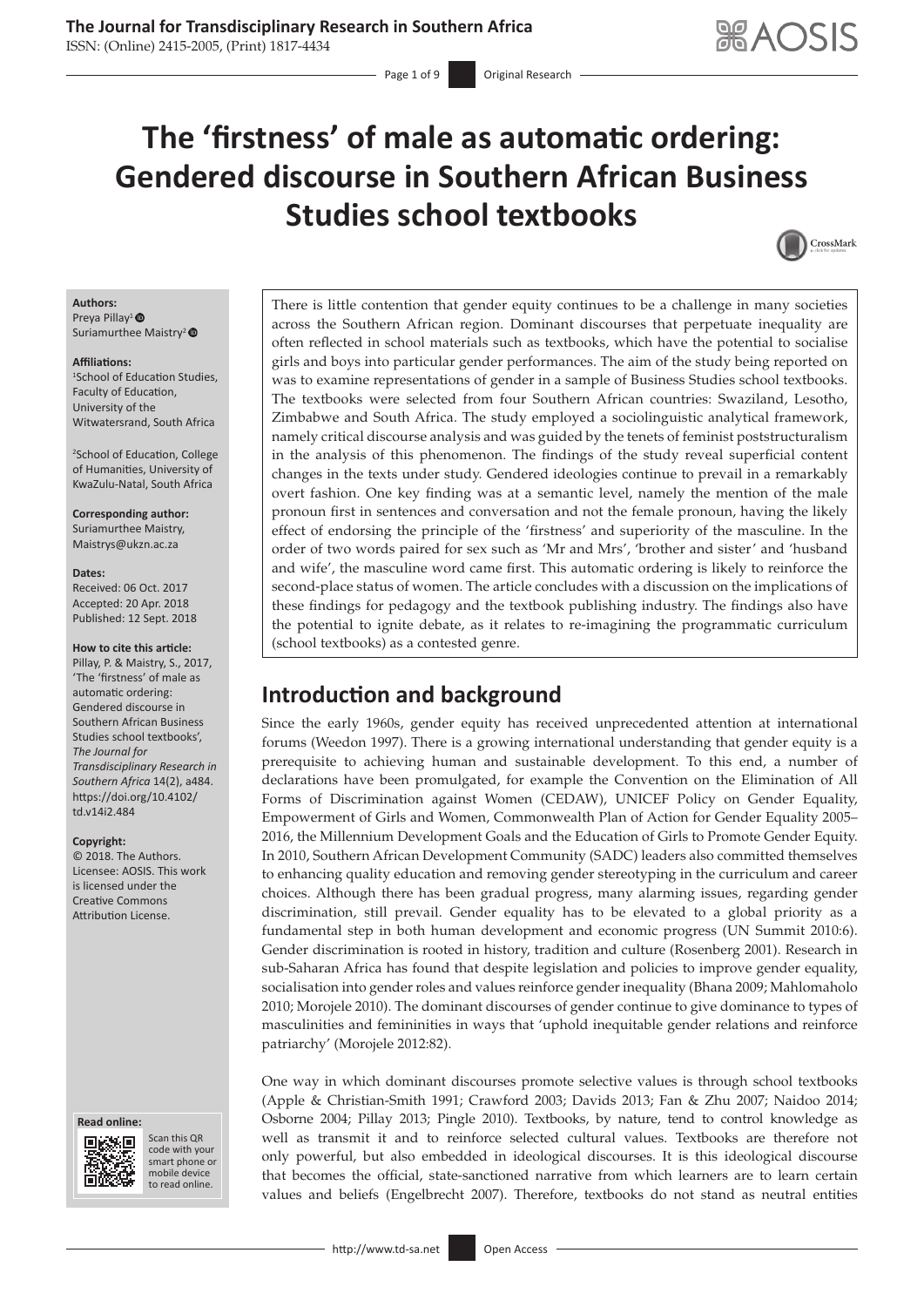espousing agreed or accepted 'historical truths' (Foster 2011), but rather as powerful cultural artefacts, containing the ideas, values and knowledge that influential elements in society expect students to know and embrace. They are '… conceived, designed and authored by real people with real interests' (Apple 2001:46). Selection of textbook knowledge is therefore an intensely political activity, often leading to tension, controversy and acrimonious debates in the struggle to define what (or whose) knowledge is of most worth.

With regard to school textbook selection, the state in many African countries is largely responsible for approving 'suitable' textbooks (Eric 2011). The textbooks that are endorsed by the state need to present knowledge selections in accordance with the content listed in the prescribed curriculum of the country. Ministries of education in African countries generally scrutinise the textbooks through a screening and quality assurance process at various stages of the textbook production process (Eric 2011) to ensure that textbooks cover the prescribed curriculum. Ministries of education also have the power to veto sections in a textbook that do not fit the educational ideology promoted by the official curriculum.

For these powerful reasons there can be no certainty that gender equity will be an agenda that might be prioritised in the programmatic curriculum (in textbooks). The symbolic representations in the textbooks are connected to real power relations, and they might also represent differentiated social relations as natural and unquestionable (Sleeter & Grant 1991). Of significance, though, is that there is limited understanding of the nature of content selections that textbook authors invoke and the subtext thereof (Cameron et al. 2003). Thus, it is imperative to review textbooks to uncover the hidden, underlying assumptions and stereotypes within their content (Foster & Crawford 2006).

The focus of this article is therefore to understand the way in which gender is represented in four Business Studies textbooks selected from countries in the SADC region and to theorise about their particular representation. More specifically, the focus of this study is to understand how gender is represented in the four SADC textbooks so as to develop a theoretical explanation for how the phenomenon presents. The four SADC countries have introduced various policies on gender equity of which an example is the 50/50 policy underpinned by the CEDAW which provides guidelines and procedures for gender equity (Mukundan & Nimehchisalem 2008). However, it is important to examine the extent to which the principles outlined in such policies are given effect in Business Studies school textbooks.

While textbook research is a growing field, Business Studies textbook analyses are limited (Collison 2003) even though international scholars have argued that Commerce Education texts have great potential to promote ideologies in keeping with patriarchy and discrimination (McPhail 1996; Zhang 2012). In spite of these concerns, few studies have been conducted on the analysis of Business Studies textbooks across the selected SADC countries, and none in the last phase of high school. As such, one might infer that the knowledge and skills about critical textbook use may not have been foregrounded in teacher education programmes. The skills of a critical linguist (using critical discourse analysis [CDA]) are essential if individuals (teachers and learners) wish to unearth the subtext of school textbooks. The aim of this article is therefore to illuminate ideological representations at work in the selected texts.

### **Literature review**

To read language as having assumed common meanings can lead to very different interpretations. Words have not only explicit connotations, but also implicit connotations. For example, does the word 'man' refer only to a biological being, or does it also imply moral characteristics, positions of power and legitimacy that go far beyond this? Words do not contain a single, present meaning; they defer their meaning to other words in the language system. As a result, meaning is always slipping and sliding, and language is therefore not an accurate tool to represent reality (Foucault 1991). Meanings will always be partial, contingent and contextual and open up an endless play of interpretation. Sexist language entails exclusion, degradation and stereotyping of women.

Foucault (1991:3) argued that 'our discourse shapes our reality', that issues of power are invested in our discourse and languages. For Foucault, symbols reflect power. As such, male pronouns, as a generic, reflect society's views of power. These regimes of power are reflected in our ways of speaking and writing about the world, and gender is one component of the way in which power and privilege interact with language.

As early as the 16th century, it was proclaimed that males should be mentioned before females: 'let us keep a natural order and set the man before the woman for manners' sake', for 'the Masculine gender is more worthy than the feminine' (Eckert & McConnell-Ginet 2003:34). This ordering, reflecting a widespread perception of male supremacy, has been conventionalised and not questioned until relatively recently. The notion of the natural order has been criticised by various theorists (Butler 1990; Foucault 1991; Sugino 1998) who refute the notion of 'natural', claiming that discourse is a reflection of cultural, ideological and political values of certain groups in society. 'Discourses represent political interests, and in consequence are constantly vying for status of power' (Weedon 1987:41). Through webs of power, certain knowledge comes to be valorised and accepted as the norm.

An early study of Australian and Commonwealth countries' language textbooks revealed use of male pronouns as generic (Davis 1995). This would mean that most references to the professions were to male persons (Davis 1995). The same was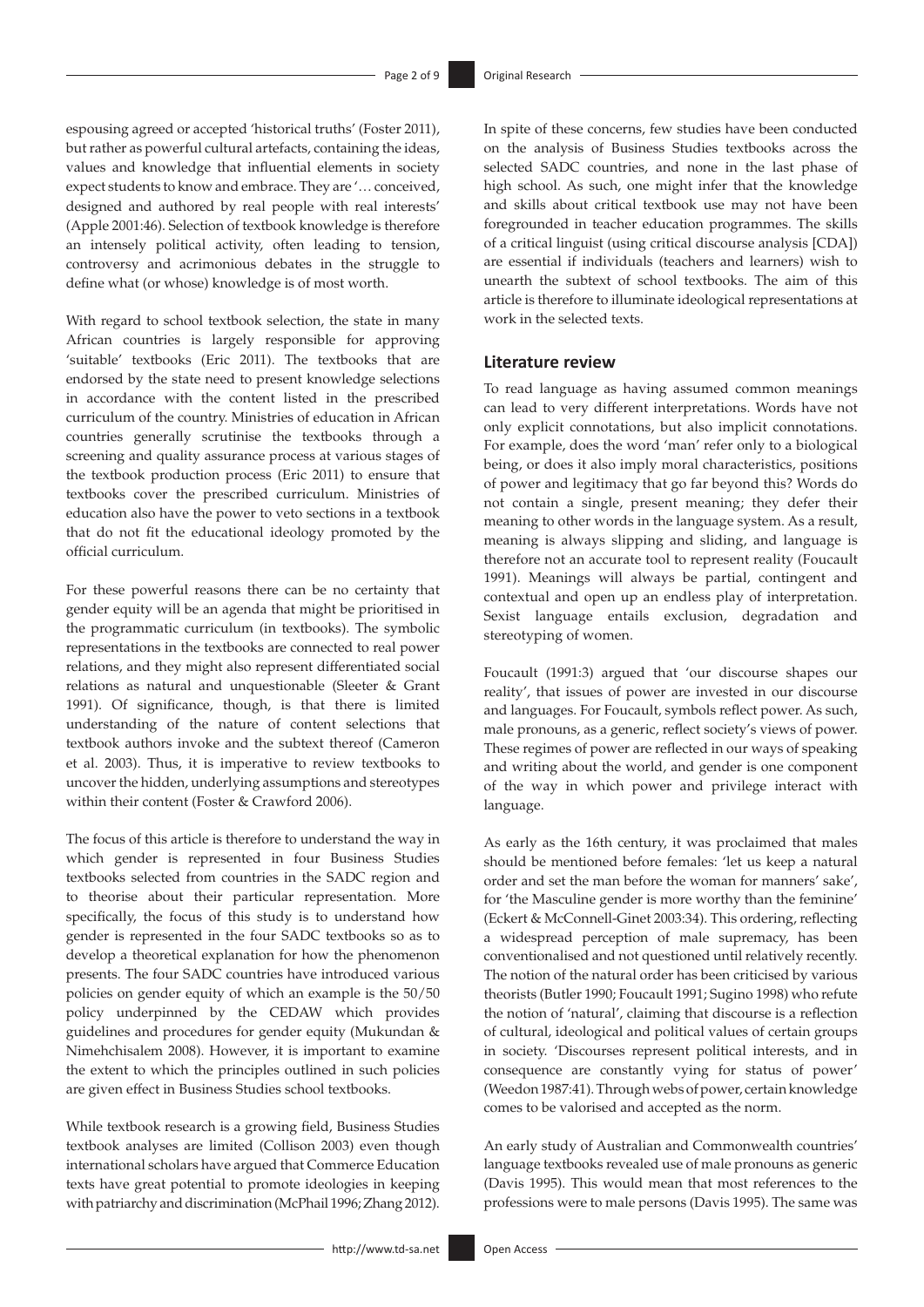found with the use of 'he' as a generic term throughout the texts of Commonwealth countries in Asia. The author remarks that use of the generic 'he' would lead the readers to believe that all of the characters were males. Apple and Christian-Smith (1991) suggest that the inclusion and exclusion of knowledge in textbooks constructs a distinct economic and historical reality. Textbooks spread ideologies while conveying facts under the guise of 'historical legitimacy' (Davis 1995:12), a finding confirmed by Foroutan (2012).

The issue of 'firstness' of pronouns began in Modern English when the meaning of 'man' was broadened:

In seventh-century [*sic*] the word 'man' originally included and was applied to both sexes. In Old English 'man' as a term meant 'person' or 'human being' and could not be used to identify a male person. (Festante 2013:10)

The ambiguous use of 'man', referring not only to humankind, but also to a male person in particular, caused trivialisation and degradation of women. Festante (2013) maintains that, using a generic form of the word 'man', diminishes women to lesser importance than men. Even though there are alternatives to avoid the use of gender-marked items, many textbook authors continue to apply the word 'man' in its generic use.

Likewise, a study on gender stereotypes in children's literature in Japan and America revealed the use of generic terms like 'he', 'man' and 'mankind' to represent human beings (Swainson 2016). A masculine term was used as a generic term as proper form, thus tightly linking sexism with language (Swainson 2016). Whenever a generic term is needed, the masculine term is used as a proper form, compared to lesser use of 'her' or 'she'. This often determines the elite and legitimate culture that textbook authors wish to pass on (Apple 1991). The findings on Iranian and Turkish textbooks (Skliar 2009) as well as Swedish textbooks (Mustedanagic 2010), for example, reveal that the construct of the female businessperson is largely missing. It is therefore assumed as 'fact' – that should be taught to children – that the world of business is a masculine space.

A more recent analysis of English first language textbooks used in Iran revealed that 14 personal pronouns were used to refer to females, whereas 51 pronouns referred to males (Baghdadi 2012:69). Frequency of usage of pronouns showed that men were more frequently portrayed and described in the textbook, although there were several examples of the generic 'person' being used to refer to both males and females. States Baghdadi (2012:69): 'This education should prepare the person for the job he can do best' and 'when someone fasts, it means he doesn't eat'. Generic usage of 'he' clearly delineates females as inferior to males. The sense created here is that the masculine pronoun can be used as a general word. Specific use of the feminine pronoun, however, distinctly denotes that which is not masculine. In so doing, it gives effect to an unwitting othering as patterns favour masculinity as generic.

Firstness of pronouns is another feature of language where gender discrimination can easily be observed (Eckert & McConnell-Ginet 2003). This represents a common conviction that men are more important than women in almost every society, suggesting that it is necessary to place them first everywhere. 'Firstness' refers to the linguistic feature where one particular gender is often mentioned first (Pillay & Maistry 2013).

Analysis of gender firstness in textbooks was first undertaken in 1978 in an investigation of several textbooks published over a period of 12 years (Hartman & Judd 1978). The authors proposed that many texts presented needlessly stereotyped portrayals of men and women, whether through one-sided role allocation, overt put-downs or omission (Hartman & Judd 1978). The order of mentioning two nouns, such as 'Mr and Mrs', 'brother and sister' and 'husband and wife', was investigated – and the masculine word always came first. This automatic ordering reinforces the second-place status of women.

Five years later a study sought to determine whether change had occurred since the Hartman and Judd analysis (Porreca 1984). In a quantitative investigation, focusing on female visibility and firstness in sentences where 15 textbooks were evaluated, the findings confirmed those of Hartman and Judd, and indicated that sexism in English First Language (EFL) textbooks was still a problem. Women were mentioned half as often as men were, firstness for men was three times as prevalent as female firstness and women were less visible in occupational roles (Porreca 1984). The author also noted that when two gender-specific nouns or pronouns appeared as a pair, like 'mother and father' or 'he or she', the one appearing first could be interpreted as having higher status. This, she maintained, reinforces the stereotypical notion of who is regarded as more worthy and important in society. Textbooks therefore have a way of telling less than the truth by reflecting the ideology of the dominant worldview.

Similar firstness tendencies were found in a sample of Hong Kong textbooks (Lee & Collins 2010). This ordering of the male first reinforces the second-place status of women (Lee & Collins 2010), and these authors suggest mixing the order, because female learners will feel weak and unimportant in comparison to male learners. The ideology of masculine superiority will also affect female learners' self-esteem.

Bias in EFL textbooks was evident: when masculine and feminine nouns occurred together, the male noun usually came first (Healy 2010). This type of language usage was regarded as conventional usage (Bahman & Rahimi 2010), an issue that might be addressed by critically engaging learners in understanding that such usage is not restricted by grammatical rules or convention and that they could choose which gender to use first (Healy 2010). Finally, the analysis of Iranian high school EFL textbooks revealed that men were mentioned before women in the majority of cases (Amini & Birjandi 2012:137). In one of the books, there were 12 first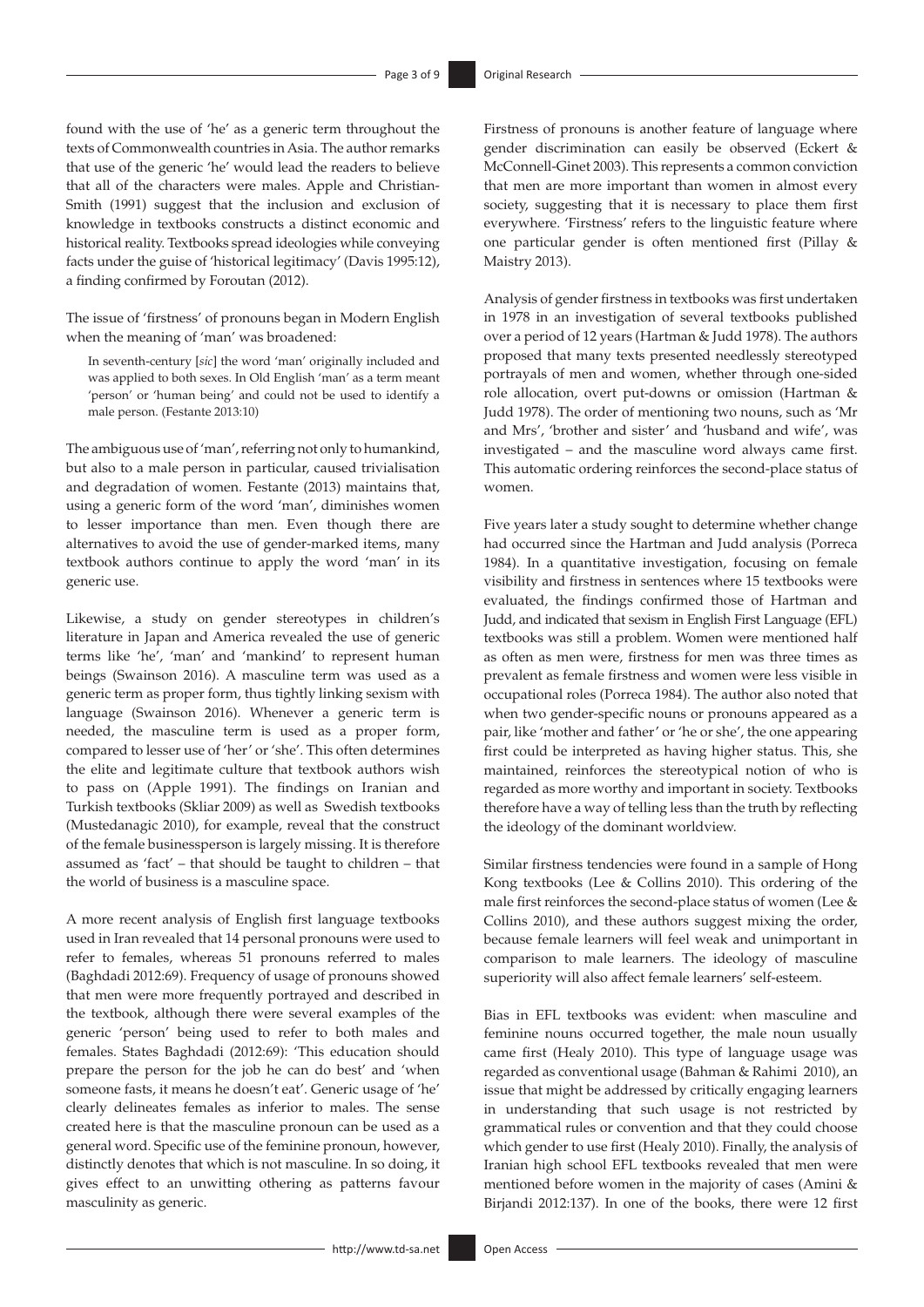mentions of males and only two first mentions of females. The researchers explained this linguistic feature as representing the traditional patriarchal view of women in Iranian society; deeply rooted traditions show that men always come first and that women are subordinate to men. A key omission from the findings is the authors' failure to comment on how Iran, being a 'patriarchal' society, ranks equally with all the other countries in terms of gender inclusivity. This omission serves to conceal issues of power and ideology. To this effect, textbooks are described as 'both pedagogical and political' (Aronowitz & Giroux 1991:215).

The foregoing literature confirms the socially constructed nature of textbooks. It also signals the need for a critical approach to textbook use. Of concern is the dearth of researchbased knowledge on the content of Business Studies textbooks and the ideology that might present, in this important teaching resource, an issue that we attempt to foreground through this article.

### **Theoretical framework**

A feminist poststructuralist perspective was employed as a theoretical lens to examine gender representation in the selected school textbooks. The specific analytical framework was drawn from feminist CDA. The specific locus of interest in feminist poststructuralism is language as a site for the construction and contestation of social meanings. Feminist poststructuralists believe that language (which includes visuals) provides the means for people to think, speak and give meaning to the world around them (Weedon 1987:12). Through language, people internalise social norms and social perceptions of reality, thereby becoming members of society. It is through language that gender is socially constructed, as gender differences dwell in semantics. Through language, the individual makes sense of social and cultural experiences and provides informative explanations of those experiences (Baxter 2002; Wetherell 1999).

When viewed as more than vocabulary and grammatical rules, language becomes the way we construct meaning and understanding of our world (Scott 1988). Feminist poststructuralism challenges gender categories as dual, oppositional and fixed, arguing that gender comprises shifting, fluid multiple categories. Hence, stable definitions of gender are challenged (Aikman & Unterhalter 2005). Feminist poststructuralism seeks to explain the emergence, becoming or genesis of structures, or how systems such as language come into being, mutate through time and give meaning to the world of a particular gender. Such systems are therefore neither fixed nor stable (Deleuze 1988). As a common factor in any analysis of power, social meanings and construction of identities, language must be a central site of analysis. This is where actual and possible forms of social organisation and their social and political consequences are defined and contested. Crucially, language is where subjectivity – which feminist poststructuralism sees as a site of disunity and conflict – is constructed (Weedon 1997).

Feminist poststructuralist theoretical perspectives on language and discourse therefore present as a useful analytical tool with which to deconstruct the language of Business Studies textbooks and expose gender and other constructs embedded in the discourse. The act of deconstructing texts will help reveal the constant performance of the different elements within language, as it entails interpreting a text by exposing what is usually suppressed.

# **Methodology**

The study adopted a critical paradigmatic orientation as a means of exposing, underlying assumptions and gendered ideologies that serve to construct power relations via the 'representations' in the textbooks. The methodology employed was CDA. A major concern for critical analysts is how texts can be representations of ideologies, and can contribute to social relations of power and domination. Critical discourse analysis can reveal how certain ideologies are dispersed through discourses of the education system at the micro level of Business Studies textbooks and the macro level of a social agenda or political intervention.

For this study, Fairclough's (2001) three-dimensional CDA framework was used. The devices in Fairclough's (2001) threedimensional framework used for analysis of text and discourse in this study were as follows: (1) linguistic description of the formal properties of the text; (2) interpretation of the relationship between the discursive processes and interaction, and the text, where text is the end product of a process of text production and a resource in the process of text interpretation; and (3) explanation of the relationship between discourse, and social and cultural reality.

The linguistic *description* phase of Fairclough's threedimensional analysis of texts was done, using a specific framework adapted from Machin and Mayr (2012), and selected because of the benefits it offers in categorising choices made within discourse via socio-semantic rather than lexicogrammatical meaning, as it offers an opportunity to analyse the textbooks in terms of the social context it might be used in.

Key analytical constructs (see Table 1), used at the description phase of this study, included foregrounding, backgrounding, embellishments, assumptions, silences and omissions, nominalisation, modality, presupposition, pronoun versus noun, nomination and functionalisation, impersonalisation, personification and objectification, honorifics, aggregation, synecdoche, and register.

In addition to using Fairclough (2001) as well as Machin and Mayr's (2012) representational framework, the following basic steps for using CDA, as outlined by Huckin (1997), guided our initial analysis. Firstly, we read the chapters selected in the textbook in an uncritical manner. Then we reread the chapters in a critical manner by raising questions about them and establishing how they could be constructed differently. In the next step, we looked for the perspective being presented which is referred to as framing the details into a coherent whole.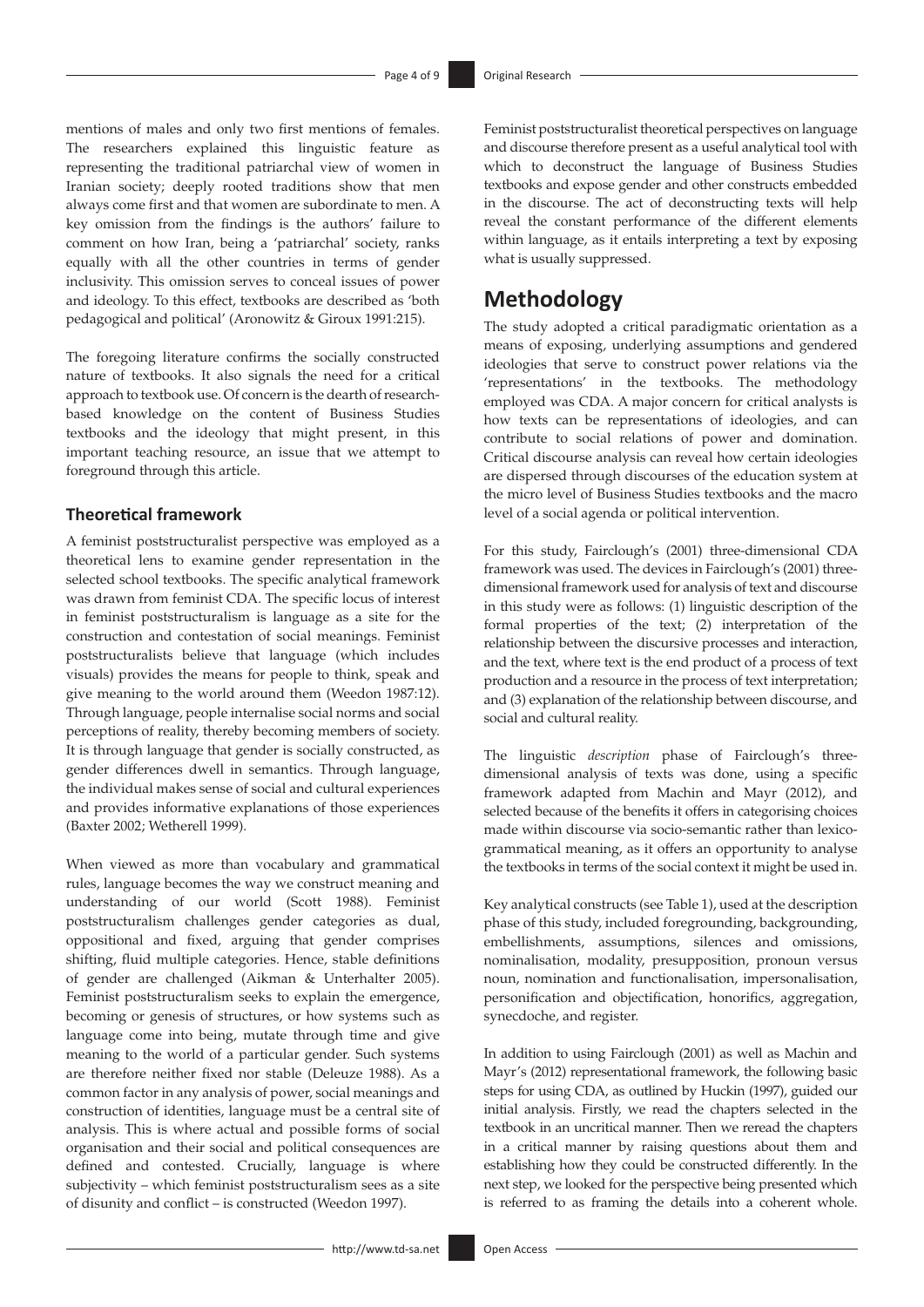**TABLE 1:** Selected categories from the Social Actor Network and their representative meaning.

| <b>CDA protocol</b>                                | <b>Explanation of CDA protocol</b>                                                                                                                                                                                                                                                                                                                                                                                                                                                                                                                                           |  |  |  |  |
|----------------------------------------------------|------------------------------------------------------------------------------------------------------------------------------------------------------------------------------------------------------------------------------------------------------------------------------------------------------------------------------------------------------------------------------------------------------------------------------------------------------------------------------------------------------------------------------------------------------------------------------|--|--|--|--|
| Aggregation                                        | When participants are quantified and treated like statistics.                                                                                                                                                                                                                                                                                                                                                                                                                                                                                                                |  |  |  |  |
| Modality                                           | The tone of the text conveyed by the use of modal verbs, adverbs<br>and adjectives. Modality can also be associated with hedging<br>terms, such as 'I think', 'kind of', 'sort of', 'seems' or 'often'.                                                                                                                                                                                                                                                                                                                                                                      |  |  |  |  |
|                                                    | Epistemic modality: To do with the author's judgement of the<br>truth of any proposition. In other words, epistemic modals show<br>how certain the authors are that something will happen or is the<br>case (e.g. 'I think this might be the correct procedure').                                                                                                                                                                                                                                                                                                            |  |  |  |  |
|                                                    | Deontic modality: To do with influencing people and events.<br>Deontic mode is about how we compel and instruct others<br>(e.g. 'Students must do the activity').                                                                                                                                                                                                                                                                                                                                                                                                            |  |  |  |  |
|                                                    | Dynamic modality: This is related to possibility and ability but<br>is not subjective in the manner of the first two modalities<br>(e.g. 'You can do your homework'). Here the author is not so<br>much expressing her or his judgement or attempting to influence<br>others but is indicating ability to complete an action or the<br>likelihood of events.                                                                                                                                                                                                                 |  |  |  |  |
| words and<br>assumptions                           | 'Taken-for-granted' Using certain words that take certain ideas for granted. A reader<br>is therefore unlikely to question what is known to be common<br>knowledge. This is presented as having no alternative and<br>obscuring what could have been stated, assigning a meaning<br>without exploring any other meanings, because people are<br>products of their cultures, experiences and society.<br>'Assumptions' are statements that imply that the meaning of<br>what is written is taken as true or is sure to happen, although<br>there is no factual proof of this. |  |  |  |  |
| Register                                           | Single words can suggest that words that are spoken ring true.                                                                                                                                                                                                                                                                                                                                                                                                                                                                                                               |  |  |  |  |
| Omissions or<br>lexical absences<br>or suppression | Leaving out certain things; a silence on pertinent issues.<br>'Omissions' are identified through the exclusion and suppression<br>of information that can be motivated politically or socially.                                                                                                                                                                                                                                                                                                                                                                              |  |  |  |  |
| Nominalisation                                     | Changing a verb into a noun often used to generalise an issue.<br>Nominalisations are also used to connote and imply a meaning<br>through metaphors and figures of speech. Investigating<br>metaphorical metaphors can be an effective tool in researching<br>and identifying a particular ideology of a social system, as we use<br>metaphors in our daily lives to explain events or things to others<br>and ourselves.                                                                                                                                                    |  |  |  |  |
| Embellishments                                     | Using diagrams and sketches to get the reader's attention. These<br>can also be used to imply that the content is scientific, thereby<br>adding weight to arguments.                                                                                                                                                                                                                                                                                                                                                                                                         |  |  |  |  |
| Foregrounding,<br>backgrounding                    | Using keywords to emphasise certain concepts.<br>A writer can use titles and keywords to stress the importance of<br>certain ideas by placing them in a prominent place textually to<br>influence the reader. This is called 'foregrounding', but if there is<br>minimal mention of a concept, it is called 'backgrounding'.                                                                                                                                                                                                                                                 |  |  |  |  |
| Presupposition                                     | Using words that take certain things for granted, as if there is no<br>alternative.                                                                                                                                                                                                                                                                                                                                                                                                                                                                                          |  |  |  |  |
| Over-lexicalisation                                | The availability of many words for one concept; it indicates the<br>prominence of the concept in a community's beliefs and<br>intellectual interests.                                                                                                                                                                                                                                                                                                                                                                                                                        |  |  |  |  |

*Source*: Adapted from Machin and Mayr 2012

CDA, critical discourse analysis.

Finally, we closely analysed sentences, phrases and words, looking for (among other things) language that conveyed power relations, insinuations and tone – three linguistic elements between which CDA particularly seeks to identify connections.

In analysing and interpreting the visual data, we adapted the framework designed by Nene (2014) (see Box 1). Her framework takes into consideration various aspects of visual representation which is useful for this study. Her framework has a specific gender focus.

The textbook sample for this study constitutes Business Studies textbooks from four SADC countries (South Africa, Swaziland, Zimbabwe and Lesotho) and drawn from the last phase of high school (preceding tertiary education). The textbooks were chosen on the basis of their popularity and endorsement by the Ministry of Education. We have chosen to analyse only the sections on the topic 'entrepreneurship' in order to ascertain the extent to which this historically masculine domain has engaged the gender equity agenda.

| <b>BOX 1:</b> Framework for analysing visuals.                                                                                                                                                                                                                                                                          |
|-------------------------------------------------------------------------------------------------------------------------------------------------------------------------------------------------------------------------------------------------------------------------------------------------------------------------|
| What kind of source or visual is it?                                                                                                                                                                                                                                                                                    |
| Origin: where was the image taken?                                                                                                                                                                                                                                                                                      |
| Gender? Girls and boys were analysed on their activities, sports, preferences in<br>different things to do and the different roles that were available to them. Physical<br>features and appearance such as clothes and accessories were used to determine<br>the different sexes.                                      |
| Race (African, white, Indian or coloured, other)? Races were analysed on physical<br>signifiers such as skin colour and hair texture as well as on what they were seen<br>to be doing in terms of work, social activities such as sport or cultural activities,<br>where they lived and what they did where they lived. |
| Why are they depicted in this manner (historically)?                                                                                                                                                                                                                                                                    |
| What information about the image is shared?                                                                                                                                                                                                                                                                             |
| What information is excluded?                                                                                                                                                                                                                                                                                           |
| What is the connotation of the image?                                                                                                                                                                                                                                                                                   |
| What is the denotation of the image?                                                                                                                                                                                                                                                                                    |
| Source: Nene 2014                                                                                                                                                                                                                                                                                                       |

Entrepreneurship, as a topic, comprises a key topic in the Business Studies textbook content. As such, it offered a substantive data corpus for analysis. Note that, although textbooks are in the public domain, pseudonyms were used to

# **Findings**

keep identities anonymous.

In the foregoing analysis, we demonstrated how language affirms the masculine across all four Business Studies textbooks under study where sexist and biased language was used to reinforce male dominance. Evidence of this can be seen in the recurring representation of firstness of male pronouns and use of the generic 'man' across the texts.

### **Firstness of the male noun reinforces gender bias**

'Firstness' refers to the mention in texts of men first before women. It is about prioritising men ahead of women. More often than not, in the order of two words paired for sex, such as 'Mr and Mrs', 'brother and sister' and 'husband and wife', the masculine word comes first. This automatic ordering reinforces the second-place status of women and is one of the ways in which the power status of men is reinforced. All the instances in which the two genders were mentioned together in the four textbooks were analysed to inspect which appeared first. The findings revealed the following: males were in the first position most times, while females were in first position in only three instances (see Table 2).

This pattern reinforces the stereotypical notion that womanhood has a second-place status and therefore that females are not as important as males. Across all four textbooks from the four selected countries, the authors reinforce the notion of masculine firstness. Of particular significance is that this pervasive ordering develops and sustains a 'naturalness' and a taken-for-granted 'normalness' of this gendered order.

#### **Examples of recurring pattern of firstness of male pronouns**

The following examples highlight some of the recurring patterns of firstness of male pronouns across the four textbooks:

*Men and women* have equal opportunities in the workplace. They are treated with respect and dignity. (Lesotho, p. 22)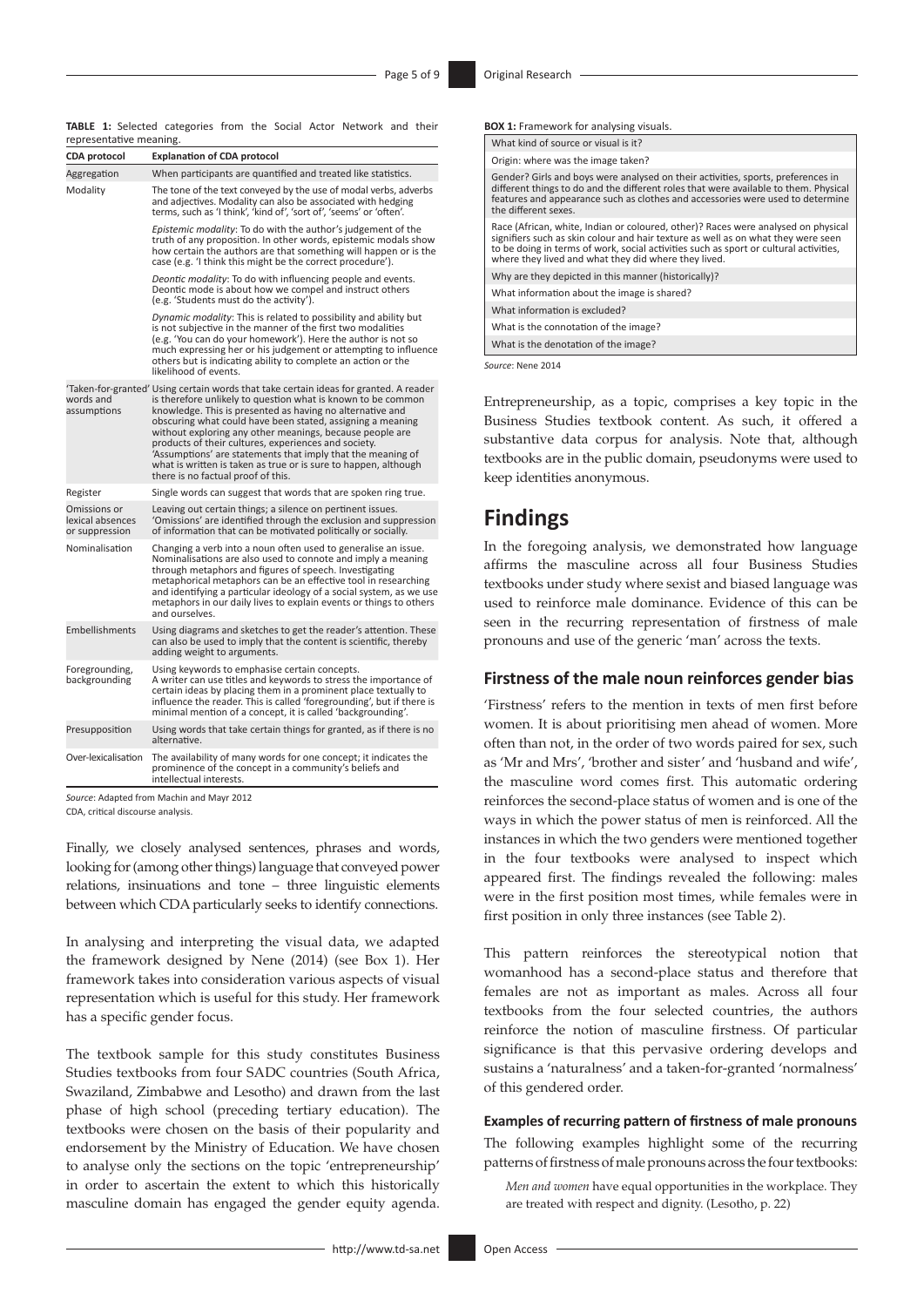**TABLE 2:** Firstness of male and female nouns and pronouns.

| Nouns and pronouns                                | Frequency |             |                     |           |
|---------------------------------------------------|-----------|-------------|---------------------|-----------|
|                                                   | Lesotho   | Zimbabwe    | <b>South Africa</b> | Swaziland |
| <b>Firstness of male nouns</b>                    |           |             |                     |           |
| He or she                                         | 10        | 14          | 11                  | 10        |
| His or hers                                       | 12        | 12          | 10                  | 11        |
| Male name before female (e.g. 'Patrick and Lisa') | 12        | 22          | 18                  | 13        |
| Boys and girls                                    |           |             |                     |           |
| Businessmen or businesswomen                      |           | $\Omega$    | U                   |           |
| Men and women                                     | 8         | 19          | 13                  | 10        |
| Mr and Mrs                                        |           | 3           | $\overline{2}$      | 4         |
| <b>Firstness of female nouns</b>                  |           |             |                     |           |
| Female name before male <sup>a</sup>              |           | $\mathbf 0$ |                     |           |
| Total                                             |           | 0           |                     |           |

<sup>a</sup>, No other category reflected the female noun before the male.

While the authors appear to have sought to advocate gender equality, it seems that they may have inadvertently intensified the differentiation. The text is written, using the male first person pronoun before the female noun, unwittingly according priority to the masculine. An essentialist gender polarity is created, suggesting that a person could only either be a man or woman. This normalising judgement with its distinct categorical classification does not allow for any ambiguity or ambivalence in gender identity. This sentence is written in the declarative mode which appears to assert the content as a universal truth. Heterosexual sex is thus established as the norm. The declarative mode, as Fairclough (2001) points out, can be an indicator of asymmetrical relations of power; in this instance, the authors are placed in the position of being the possessors and providers of knowledge while the readers are receivers. Because textbooks are seen by students as holding unquestionable truths, they will accept this version of reality as the truth:

If an entrepreneur wants to be successful, *he or she* must choose how best to use scarce resources to satisfy as many needs and wants as possible. (Swaziland, p. 110)

Again, the male pronoun comes before the female pronoun, signalling relative importance. Binary polarity is also reinforced which defines gender simplistically: 'he or she', in which the reader is either of the masculine or feminine gender:

*Jalil and Mayra* both have equal amounts of money to invest or save. Jalil chooses to save his money in a bank that pays an annual rate of interest. Mayra chooses to invest her money in a small beauty salon, which is far more risky. (Zimbabwe, p. 306)

The identities and aspirations of Jalil and Mayra are depicted as polar opposites: male/female. The authors construct the idea that this woman has not given the venture of entrepreneurship sufficient thought and might be ignorant of potential risks. Although the authors portray women as individuals who would like to start a business, the business is referred to as 'small'. This example suggests that women are not likely to be sufficiently skilled to own and maintain large businesses. Another phenomenon that comes to the fore is the gender-stereotyped occupations. The business to which Mayra aspires is not just a small business, but also one that is

typically female-orientated. Learners would assume that such activities are the domain of women and not men.

In the next instance, the text once again foregrounds the masculine pronoun before the female pronoun:

*Mr and Mrs* Gordon, owners of an upholstery factory, are certain that the strike has prevented workers from entering the plant. Mr Gordon announced that the company won't stand for it and requires staff to resume work or face disciplinary action … The striking workers hung around the company singing to show dissatisfaction. (South Africa, p. 195)

From the quoting verb 'announced', we are able to draw out more precisely what is connoted. Those who 'announce' things, appear to have power and legitimacy, and have the ability to take control. In this case, it is Mr Gordon as opposed to Mrs Gordon. There is a tendency for textbook writers to adhere firmly to the convention of mentioning males before females when husband and wife (Mr and Mrs Gordon) are used together as generic pronouns. This order of appearance suggests male supremacy and the second-place status of women (Hartman & Judd 1978; Lee & Collins 2010).

#### **The generic 'man'**

Even though there are alternatives to avoid gender-marked item usage, the authors across the four textbooks, still apply the word 'man' generically, diminishing women as being less important than men. Examples of this are discussed in the texts below:

By now, you should know that to be a successful *businessman* you must make a profit. (Zimbabwe, p. 58)

This statement reflects bias. The authors could have used a more neutral pronoun such as 'businessperson' instead of 'businessman' as a way not to favour a particular gender. In the absence of the female noun 'businesswoman', the authors reinforce the message that entrepreneurship and owning businesses is an exclusive entity best suited for males. As Lee and Collins (2010) argue, this type of presentation might reinforce stereotyped views of male and female roles and abilities among students. The adjectival clause '[*b*]y now, you should know' implies that the balance of the sentence that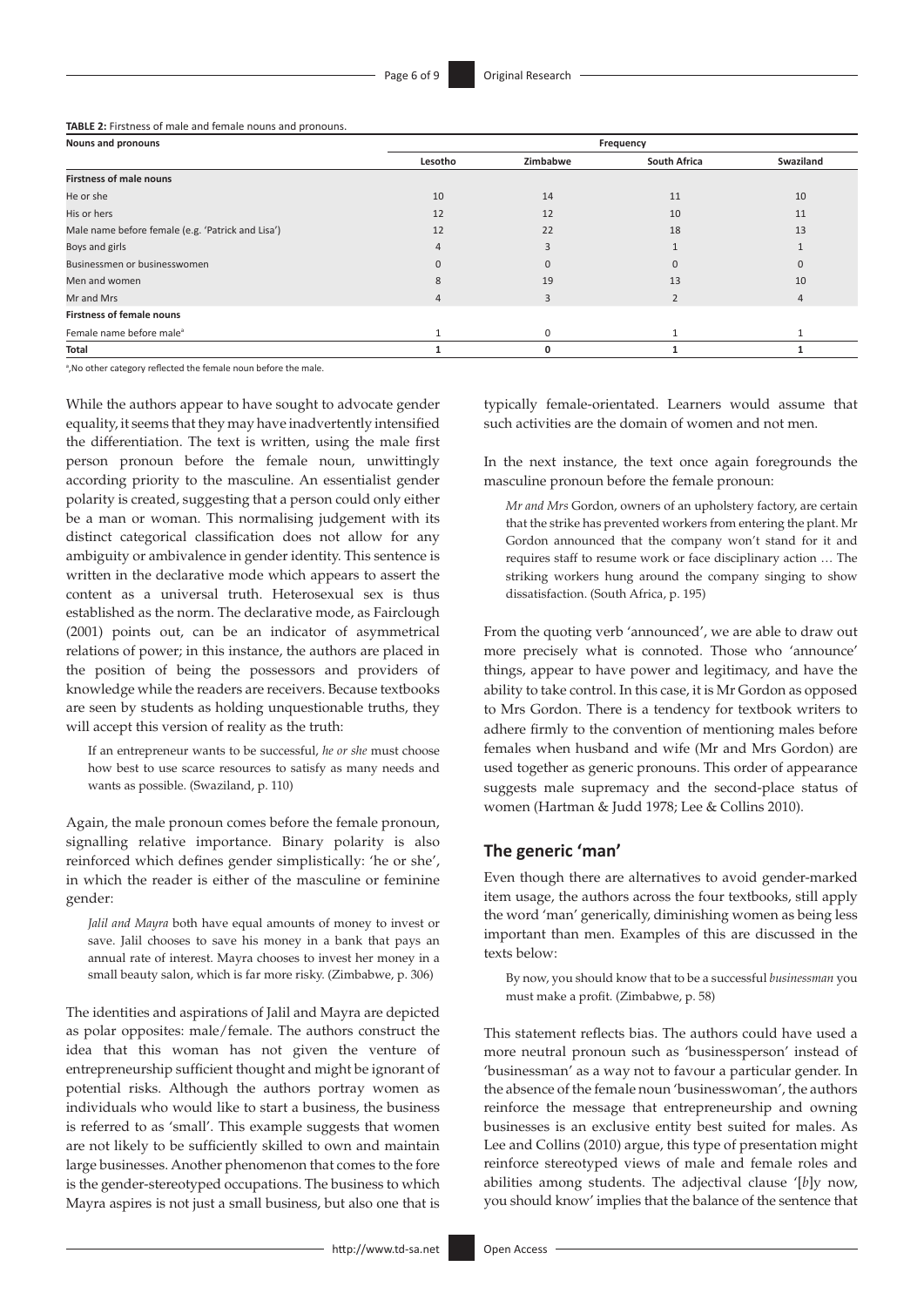follows, conveys information that is common knowledge and requires no further investigation or examination, because its import is perceived to be 'natural' and selfevident. The use of the pronoun 'you' communicates that the authors make certain assumptions about the outlook and nature of the reader. Again, it also appears to convey the impression that the meaning, contained in the sentence, is a shared view held by all 'right-thinking' people. The deontic modal verb 'should' adds to this impression, denoting moral obligation of the reader to accept the statement as a fact. This perspective on profit is presented as if there are no other factors that play a significant role in becoming a *successful businessman*:

Managers should help employees feel valued. They should guide and equip workers to achieve the organisation's goals. A democratic manager consults with *his* workers. (Lesotho, p. 354)

While the first two sentences appear to be tentative and using gender neutral language, and may be interpreted as nonspecific, in the third the word 'his' is used which makes the gender more explicit and entrenches the view of a taken-forgranted assumption that men are managers. The writers could have chosen the phrase 'with workers', but the use of the pronoun 'his' betrays the author's bias and proclivity for the masculine. Omission of the female noun 'manageress' adds to this bias. Along with this biased assumption of men as managers, the picture that follows this definition, foregrounds the masculine gender as managers. The modal auxiliary 'should' has both a relational and an expressive modality. It implies either allowing for the possibility or having the authority to make employees feel valued. The responsibilities attributed to managers denote them as important figures in an organisation. The infinitive verbs 'guide' and 'equip' suggest that the subject is pastoral in nature, while the infinitive 'to equip' would clearly state that the subject is aligned with what is perceived to be greater economic imperatives.

The picture in Figure 1 influences the biased assumption (albeit an unrealistic one) of a sexist ideology that management is a masculine occupation, and the writers do very little to trouble this perception.

Jake declared that many workers are unhappy … He suggested to the Chairman to address this in his agenda. (Swaziland, p. 218)

The metapropositional verb 'declared' marks the author's interpretation of the speaker: the word appears to be a true report and makes Jake appear more assertive. The text also heightens the bias and stereotypical representation of men as chairpersons in an organisation. The authors could have been more neutral by referring to the 'chairperson' as opposed to 'chairman'. The sentence could have read '[*h*]e suggested to the *chairperson* to address this in *the* agenda' to be more gender neutral; using the masculine pronoun 'his' and 'chairman' betrays the author's bias. No female is presented in this section as a chairperson, which reinforces this leadership position as being generically masculine.



*Source*: Lesotho 2015, p. 354

**FIGURE 1:** Depicting management as a male occupation (a) Autocratic manager and (b) Democratic manager.

In the data below, we see how a high-level communication role is assigned a masculine status.

The spokesman announced that we must ensure everyone who uses the roads pays money towards the Road Accident Fund by buying fuel. (South Africa, p. 259)

The generic masculine pronoun is used. The authors once again could have been gender neutral by using 'spokesperson' as opposed to 'spokesman'. The text therefore creates the impression that the spokesperson is male.

# **Discussion**

The linguistic choices made across the four textbooks of the four different countries create and reflect the unequal power relations between the two genders. 'Firstness' refers to positioning of the male noun or pronoun ahead of the female noun or pronoun in sentences and conversation (Sugino 1998). Male firstness occurred frequently in the four textbooks. The female pronoun was consistently relegated to second-place after the male pronoun, making masculine first in importance and female second.

What also emerged from the data is that the lower frequency of positioning the female noun or pronoun ahead of the male noun or pronoun in sentences and conversation was evident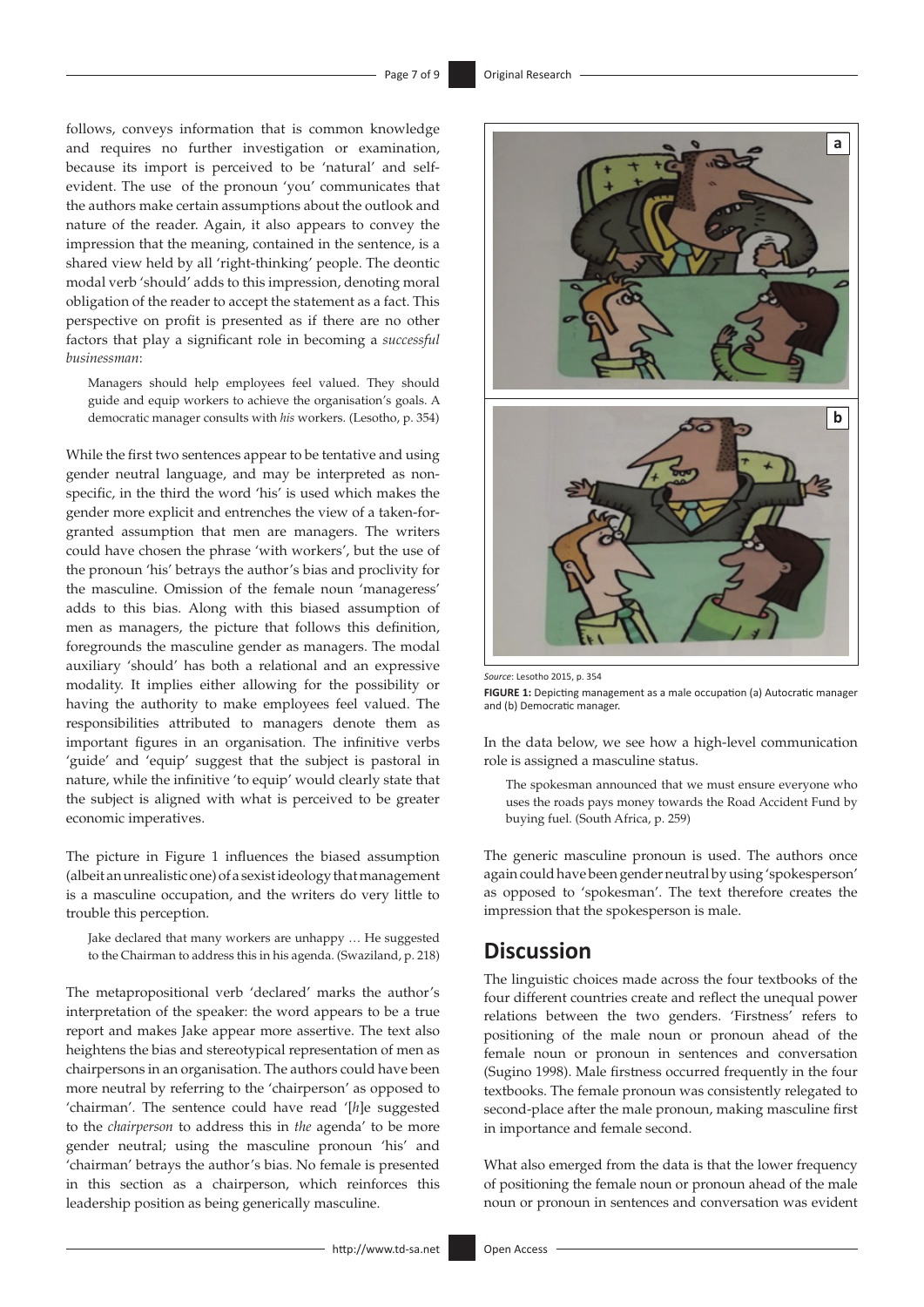particularly across the Lesotho, South African and Swaziland textbooks. There was no mention of the female noun or pronoun ahead of the male noun in sentences and conversations in the Zimbabwean textbooks. This omission is reflective of the prevailing gender insensitive ethos in Zimbabwe. As such, one can therefore expect textbook writers not to digress from 'official' value positions (Carter 2013:6).

The overall trend across the textbooks from all four countries reflects frequent depiction of masculine linguistic choices before feminine linguistic choices. This marks a distinct instance of how the hidden curriculum in learning materials might foster polarised gender identities and promote gender inequality.

These findings suggest what has been described as discoursal marginalisation of discourse partners, especially females which indicates male dominance and an engendering of female stereotypes as trivial or unimportant (Davis 1995; Hartman & Judd 1978; Pillay & Maistry 2013; Porreca 1984). Such automatic ordering reinforces the second-place status of women which reflects women as unimportant and minor (Festante 2013). The traditional order of mention, which is often found in texts, reflects a traditional perception of male supremacy: '… let us keep a natural order and set the man before the women' (Eckert & McConnell-Ginet 2003:34; Hartman & Judd 1978).

In the texts, males also initiate more dialogue than females a phenomenon that might be relatively easy to rectify if this aspect was in the consciousness of the writer. To cite two example – in the Lesotho textbook (p. 13) and the South African textbook (p. 16), men spoke more and longer than women in mixed-gender conversations. The case studies also foregrounded more masculine narratives of success in the business sector as compared to those of women.

Gender-free language might contribute to acceptance of each human being without dominance of one group (Baghdadi 2012), because language determines the socio-cultural generalisations of a society and forms a part of society's collective consciousness. Pitting the above findings against the literature reviewed, revealed that the depiction of firstness of masculine pronoun analysed, was not unique or different from other parts of the world.

Because selection of subject matter for inclusion in textbooks is a highly political exercise, it is knowledge on the powerful group that dominates in the textbooks, while the less powerful group is included only in passing (Apple 1991). This explains why women, as a less powerful group, are marginalised and subordinated to second-place status across the four textbooks.

Also evident across the four textbooks are the generic terms 'he' and '-man'. Feminist linguistic scholars view this as an indirect way of excluding females (Lee & Collins 2010) as was evident across the four textbooks under analysis. This perspective is seen as contributing to the creation of gender roles that separate females and males, and restrict them occupationally. The association of the term '-man' seems to suggest that 'this is the natural order of things' (Fowler 1991:15). The use of gender-unfair language, especially of the masculine generic, restricts the visibility of women, and the cognitive (un)availability of female exemplars presents a barren context from which both female and female learners might benefit.

The content of the text depends on the authors, and the way they see and treat gender (Baghdadi 2012). When designing a textbook, authors attempt to present the most common and prevailing conceptions of gender in society. The gender-biased use of language across the four textbooks suggests that textbook authors lack high-level gender awareness and that their focus on disciplinary content takes precedence over potentially prejudicial content. This notion is supported by the findings of Sugino (1998), Skliar (2009), and Pillay and Maistry (2013). The gender bias of the generic pronoun 'he' and '-man' used in the four textbooks has the potential to reinforce the stereotypical assumption that the world of business is an exclusively masculine space, depriving the potential reader of a richer, inclusive discourse. As Lee and Collins (2010:12) rightfully argue, the failure to provide equitable learning through sexist language is 'potentially more dangerous', because it renders women invisible by evoking mental images of males 'as the prototype even for the sex-neutral concept'. Thus, the four textbooks tend to be discriminatory by nature, as they largely represent knowledge from the dominant groups (Aronowitz & Giroux 1991). It therefore becomes apparent that knowledge from the powerful is what dominates the textbooks, while perspectives of the less powerful are incorporated under the umbrella of the discourse of dominant groups (Apple & Christian-Smith 1991).

# **Conclusion**

We have shown in this article that women in the written and visual text of the textbooks studied are marginalised, subordinated, stereotyped and given second-place status to that of males (Hartman & Judd 1978; Lee & Collins 2010). The most common form of marginalisation was underrepresentation, while stereotyping largely happened through discourse marginalisation. As textbooks are foregrounded as the official and authorised texts by the state, they are considered authoritative and accurate by teachers and learners who are willing users thereof. The subliminal message projected through discourse marginalisation in the selected textbooks is that women are only deserving of second-place status.

However, although the textbooks have these biased representations, teachers and learners need not remain trapped in them; they can use them as a tool to generate alternate thinking. Merely changing the representation of male to female is not going to solve the problem of gender bias in society; it might require discursive practices well beyond technical cleansing. The intention of the textbook writers may not be malicious nor to deliberately subjugate